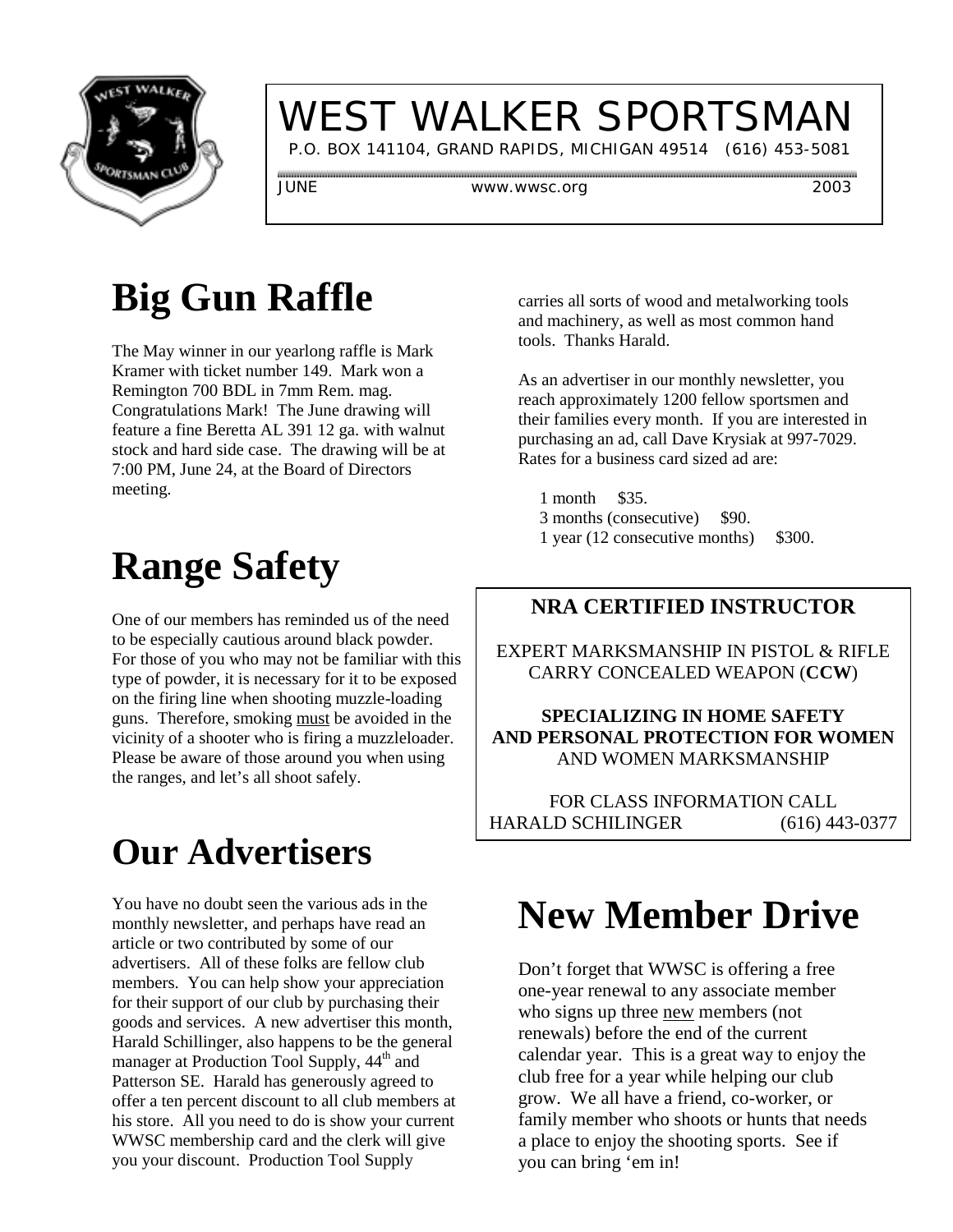## **CCW and You**

#### **by John Speck, NRA Instructor**

Firearm selection is always a topic among shooters, at clubs, and whenever sportsmen gather. There are many good choices out there and personal preference is always a factor. Let me share some ideas gained in twelve years of carrying a firearm for personal protection.

Quality is #1. It must feed, fire, and function **every time**!Your life may depend on it. Save money elsewhere, but get a name brand firearm for your carry gun. If you find something better next year, trade it in, or if you can afford it, keep both guns. (Who needs an excuse to buy another firearm?)

"User friendly" for you, personally, is a second factor. That includes such things as comfort, concealability, caliber, stopping power, type of action, and size. Some experts say stainless steel wears better, others prefer good old steel blue that is not so easily seen, especially in low light. Still others recommend a polymer (plastic) frame gun due to its lighter weight.

Comfort is important for a number of reasons. The size of your hand, your physical condition (arthritis?) and method of carry all contribute to your choice in firearms. Your willingness to practice, I believe, is most important. If your firearm is enjoyable to shoot, you will practice more often, and be more likely to defend yourself successfully.

Here are some concealment factors to consider. Semi-autos are thinner than revolvers. Larger firearms (usually in larger calibers) require more layers of clothing and larger holsters. Remember that accidentally exposing your firearm is a major concern. Use care.

Caliber and "stopping Power" are often viewed as the same thing. However, stopping power is more accurately related to shot placement. Other than the larger magnum calibers, handguns are not great stoppers, so shot placement and follow-up shots are more important than mere bullet size. Your

assailant could be numb from drugs and not easily stopped. Choose a caliber and gun combination you enjoy shooting, and keep practicing so you can shoot accurately.

The choice between revolver and semi-auto is a personal one. Either will do the job. Those serious about personal protection will try a number of firearms, go shooting with friends, buy, try and sell, consult with firearms dealers, and glean information from various gun publications. My experience with shortbarreled ultra-light revolvers is that they can be difficult to shoot comfortably, and therefore difficult to shoot accurately. They are very simple initially to operate. However, if you spend the proper amount of time practicing (so that you really know your firearm), that simplicity is not all that important.

Finally, we come to firearm size. In many cases, size equals caliber. Therefore, a small easy to shoot and conceal weapon may be in a smaller caliber. Remember that too small can be a hindrance in terms of accuracy, so maybe a "middle of the road" approach is worth considering. Whatever your choice, practice is essential.

By now you are either informed or confused, but can no doubt tell that I am I favor of much practice. The bottom line is that a bigger caliber or firearm is added protection, but only if you can respond quickly and accurately. Keep up with your training. If you need a CCW or civilian tactical pistol class to help you move to the next level, give me a call or sign up at Al & Bob's Sports Center. See you at the range. ♣

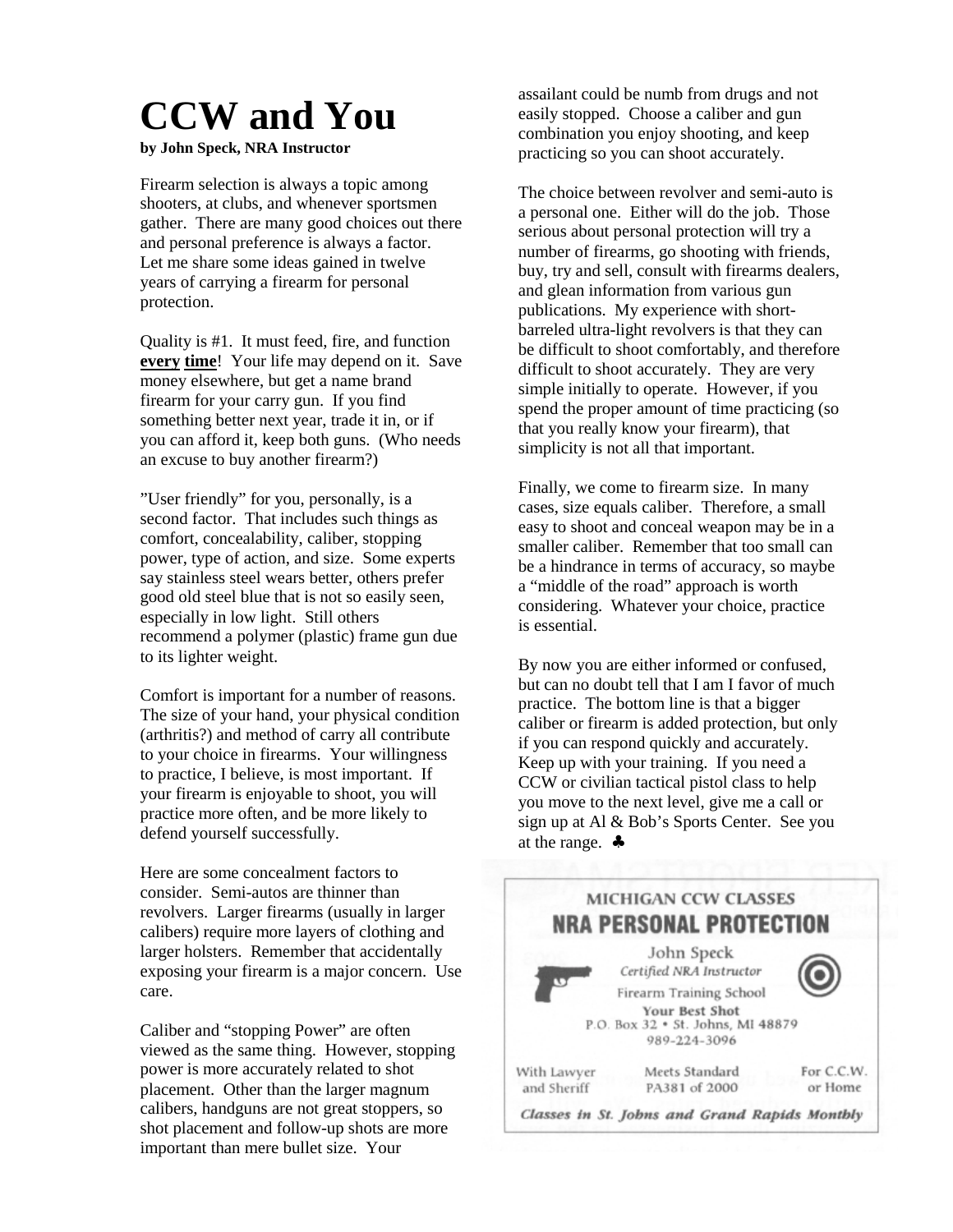# **June**

| Sun                                                             | Mon            | Tue                                               | Wed                                                                      | <b>Thu</b>                    | Fri                                              | Sat                                                                 |
|-----------------------------------------------------------------|----------------|---------------------------------------------------|--------------------------------------------------------------------------|-------------------------------|--------------------------------------------------|---------------------------------------------------------------------|
| $\mathbf{1}$<br>Archery,<br>Trap & Skeet                        | $\overline{2}$ | $\overline{\mathbf{3}}$                           | $\overline{\mathbf{4}}$<br>Archery,<br>Trap & Skeet                      | 5                             | 6                                                | $\overline{7}$<br>Archery,<br>Trap & Skeet                          |
| 10 to 2                                                         |                |                                                   | $10$ to $2$                                                              |                               |                                                  | $10$ to $3$                                                         |
| 8<br>Archery,<br>Trap & Skeet<br>10 to 2                        | 9              | 10<br>7 yard range<br>closes $4:30$               | 11<br>Archery,<br>Trap & Skeet<br>9 to 12 AM<br>6 to 10 PM               | 12<br>Charter<br>Meeting 7:30 | 13                                               | 14<br>Steel Plate,<br>Archery,<br>Trap & Skeet<br>$10$ to $3$       |
| 15<br><b>Fathers Day</b><br>Archery,<br>Trap & Skeet<br>10 to 2 | 16             | 17                                                | 18<br>Archery,<br>Trap & Skeet<br>9 to 12 AM<br>6 to 10 PM               | 19                            | 20                                               | 21<br>Silhouette<br>Archery,<br>Trap & Skeet<br>$10$ to $3$         |
| 22<br>Archery<br>Trap & Skeet<br>$10$ to $2$                    | 23             | 24<br>Board<br>Meeting/Gu<br>n Drawing<br>7:00 PM | 25<br>Archery<br>Trap & Skeet<br>9 to 12 AM<br>6 to 10 PM                | 26                            | 27                                               | 28<br>Archery<br>Trap & Skeet<br>$10$ to $3$                        |
| 29<br>Archery,<br>Trap & Skeet<br>$10$ to $2$                   | 30             |                                                   | $\overline{2}$<br>Archery,<br>Trap & Skeet<br>9 to 12 AM<br>6 to 10 PM   | $\overline{\mathbf{3}}$       | $\overline{\mathbf{4}}$<br>Independ-<br>ence Day | 5<br>Archery,<br>Trap & Skeet<br>10 to 3                            |
| 6<br>Archery, Trap<br>& Skeet<br>$10$ to $2$                    | $\overline{7}$ | 8                                                 | $\boldsymbol{9}$<br>Archery,<br>Trap & Skeet<br>9 to 12 AM<br>6 to 10 PM | 10<br>Charter<br>Meeting 7:30 | 11                                               | 12<br><b>Steel Plate</b><br>Archery,<br>Trap & Skeet<br>$10$ to $3$ |
| 13<br>Archery,<br>Trap & Skeet<br>10 to 2                       | 14             | 15<br>7 Yd. Range<br>Closes 4:30                  | 16<br>Archery,<br>Trap & Skeet<br>9 to 12 AM<br>6 to 10 PM               | 17                            | 18<br>2003                                       | 19<br>Silhouette<br>Archery,<br>Trap & Skeet<br>$10$ to $3$         |